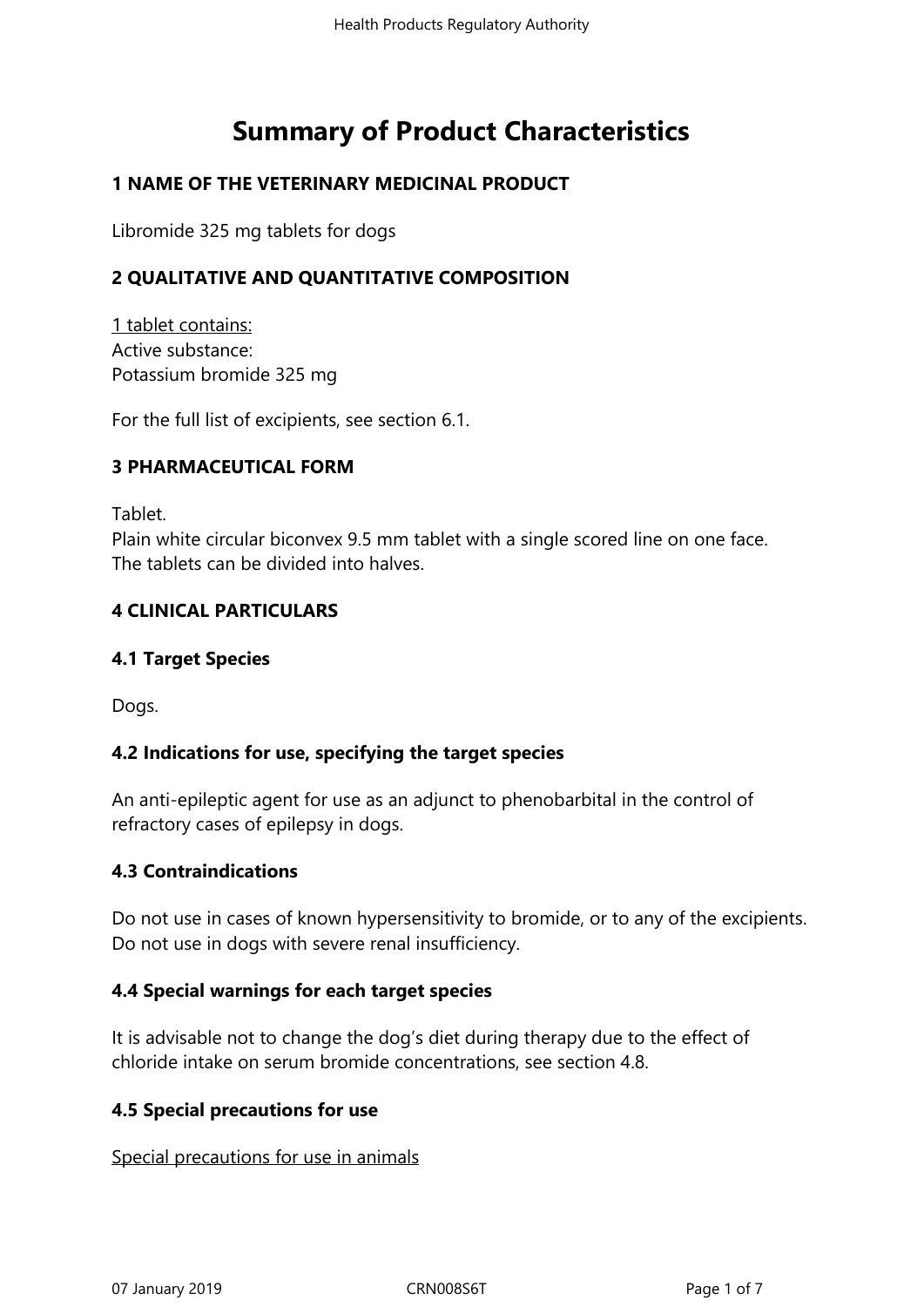Do not abruptly discontinue therapy as this may precipitate seizures.

In renal insufficiency, excretion of bromide is reduced. To prevent bromide accumulation, and a relative overdose of potassium bromide (see section 4.10), administer a reduced dose of Libromide and monitor the serum bromide concentration closely.

A reduction in chloride intake could cause bromide intoxication (see section 4.8). Administration on an empty stomach may induce vomiting.

Dogs weighing less than 11 kg cannot be accurately dosed with the recommended initial dose rate of 15 mg/kg twice daily as the minimum dose achievable by division of the Libromide 325 mg tablet is 162.5 mg, see section 4.9.

Potentially severe side effects can be associated with the use of potassium bromide in cats.

Special precautions to be taken by the person administering the veterinary medicinal product to animals

Do not handle this product if you are pregnant, think you are pregnant or if you are breast feeding.

Do not handle this product if you have a known sensitivity to bromide.

Wash hands thoroughly immediately after breaking or handling any tablets.

Discontinue handling this product if you develop any signs of skin irritation, including itchiness, rash, peeling or flaking of skin or redness. In case of irritation of the skin or eyes, or in case of accidental self‑administration, seek medical advice immediately and show the package leaflet or the label to the physician.

To the physician:

Bromide intoxication can be treated by administration of sodium chloride or a suitable chloruretic agent.

# **4.6 Adverse reactions (frequency and seriousness)**

Dogs receiving potassium bromide in combination with phenobarbital will commonly exhibit elevated serum pancreatic lipase immunoreactivity concentrations (cPLI) which may or may not be associated with clinical signs of pancreatitis.

In cases of pancreatitis or dermatitis, symptomatic treatment may be required.

Uncommon adverse reactions also include behavioural changes such as irritability or restlessness.

Adverse clinical signs which may appear in dogs on higher doses of therapy usually disappear following a reduction in dose. If the dog is too sedated, assess the serum concentrations of both bromide and phenobarbital to determine whether the dose of either should be reduced.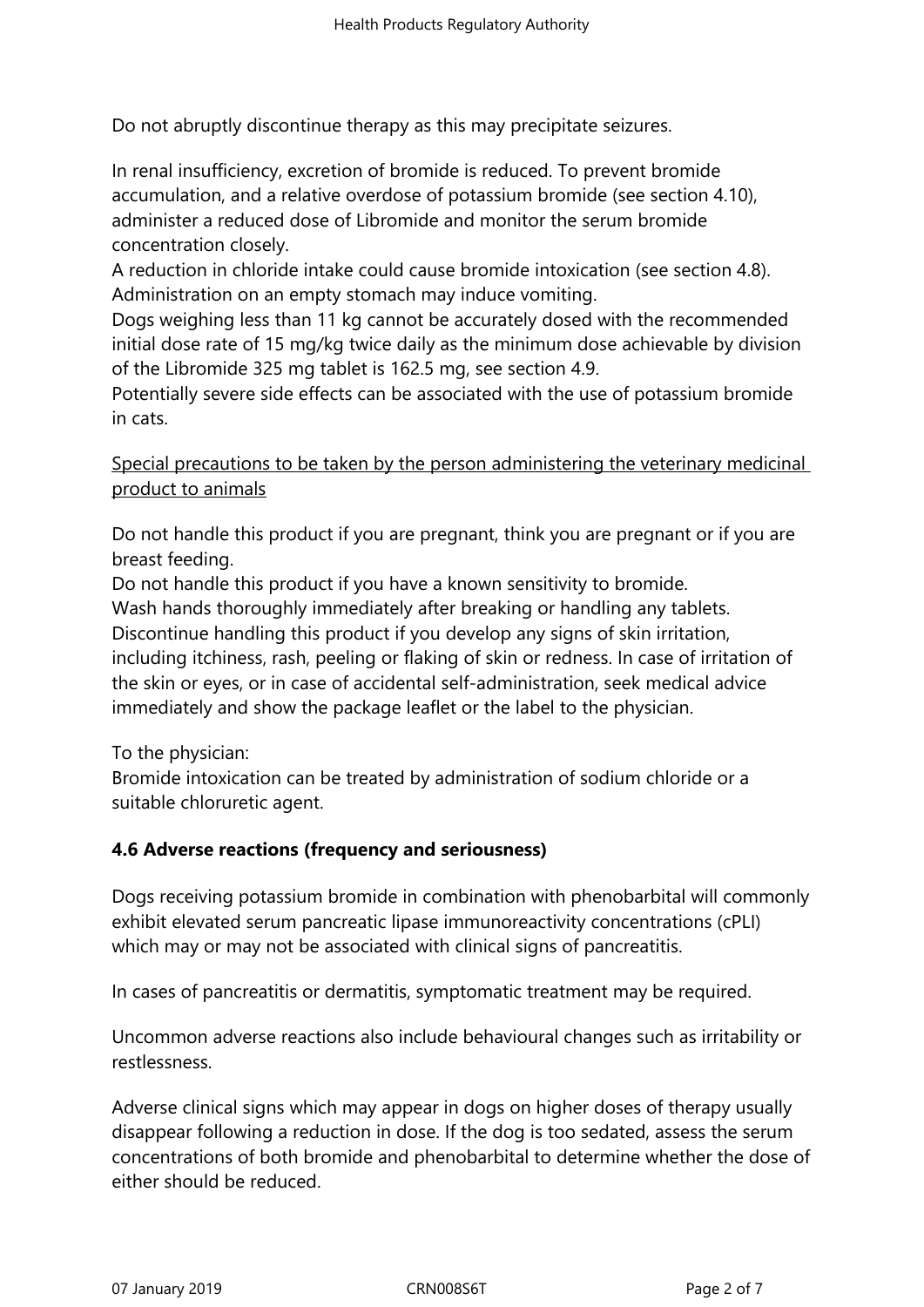If the dose is reduced, measure the serum bromide concentration to ensure it remains within the therapeutic range.

Commonly reported adverse reactions include polyuria/polydipsia, polyphagia, vomiting, somnolence, ataxia (hind end weakness and loss of coordination), nausea and erythematous dermatitis (bromide rash). In rare cases transient diarrhoea may occur. Haemorrhagic diarrhoea, pancreatitis, anorexia, hepatopathy, dyspnoea and vocalisation may appear very rarely.

The frequency of adverse reactions is defined using the following convention: - very common (more than 1 in 10 animals displaying adverse reactions during the course of one treatment)

- common (more than 1 but less than 10 animals in 100 animals)
- uncommon (more than 1 but less than 10 animals in 1,000 animals)
- rare (more than 1 but less than 10 animals in 10,000 animals)
- very rare (less than 1 animal in 10,000 animals, including isolated reports).

# **4.7 Use during pregnancy, lactation or lay**

The safety of the veterinary medicinal product has not been established during pregnancy or lactation in dogs. Although there was no evidence of reproductive toxicity in laboratory animals, bromide can cross the placenta and cases of neonatal bromide toxicity have been reported in humans. In the absence of specific data, continued use during pregnancy should be subject to a benefit/risk assessment by the responsible veterinarian. Since bromide may be excreted into milk, monitor nursing puppies for somnolescence/sedative effects; if necessary, consider early weaning, or an artificial suckling method.

# **4.8 Interaction with other medicinal products and other forms of interactions**

Bromide and chloride compete for re-absorption by the kidneys. Increasing dietary chloride (salt) intake will decrease renal re-absorption of bromide, causing decreased serum bromide concentrations, which could lead to seizures. Conversely, changing to a diet low in chloride will increase serum bromide concentrations, which could cause bromide intoxication (see section 4.10).

Loop diuretics (e.g. furosemide) can increase bromide excretion, lowering serum bromide concentrations.

Administration of fluids or drug formulations containing chloride can lower serum bromide concentrations.

Bromide is synergistic with other GABA-ergic drugs such as phenobarbital.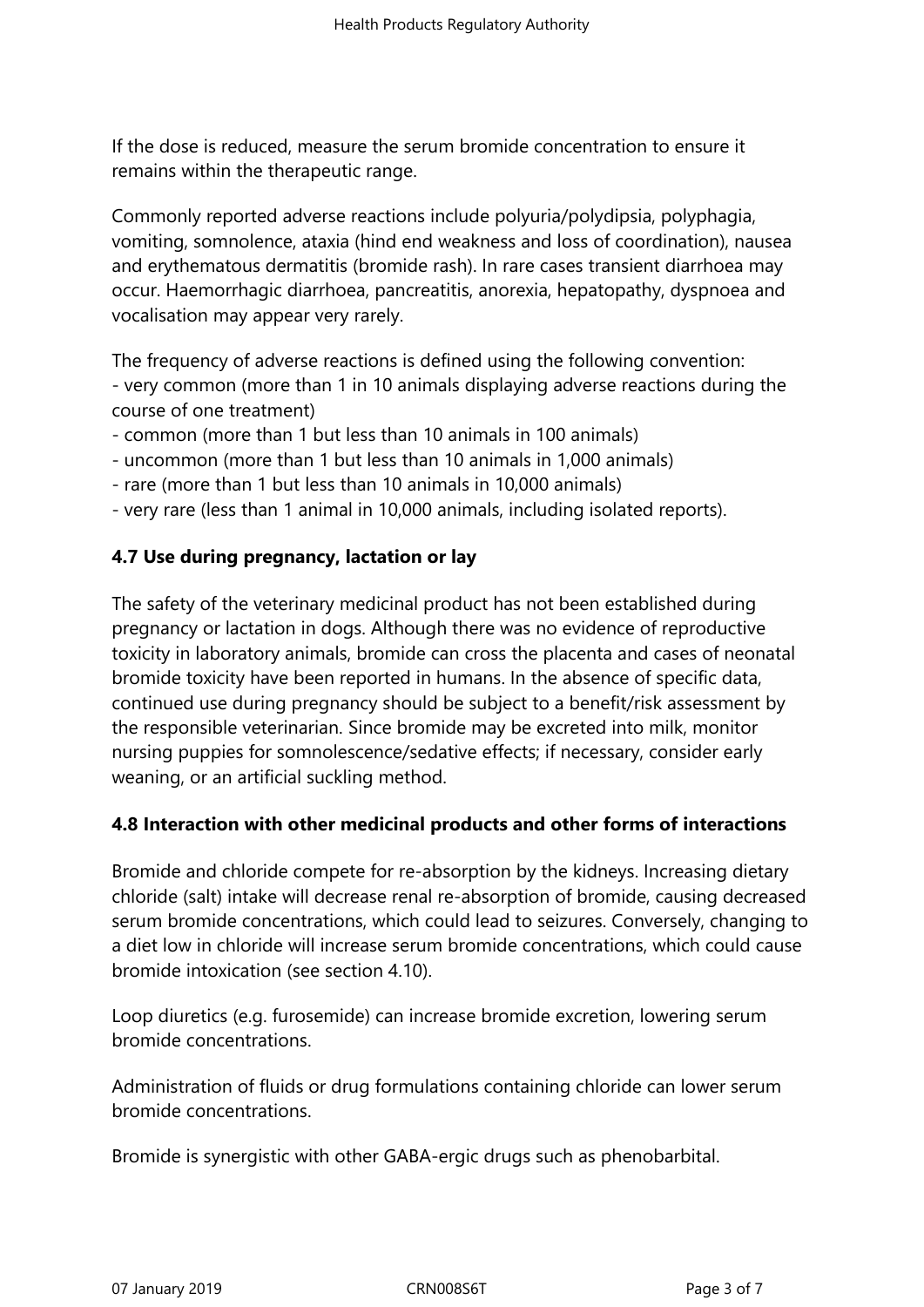# **4.9 Amounts to be administered and administration route**

For oral use. Administer with food.

Administer to dogs with refractory epilepsy, where seizure control is unsatisfactory despite appropriate phenobarbital therapy, when serum phenobarbital concentrations are at a steady-state within the therapeutic range.

The dose should be titrated to the individual dog as the required dosage will depend on the nature and severity of the underlying disease.

Administer with food at an initial dose of 15 mg/kg bodyweight twice daily (equivalent to a total daily dose of 30 mg/kg). Twice daily administration is advised in order to reduce the risk of gastrointestinal disturbances.

Due to the 24 day half-life of bromide, it can take several weeks or months to achieve steady-state serum concentrations. For at least the first three months following commencement of therapy, measure serum bromide concentrations every 4 weeks. The expected therapeutic serum bromide concentration (when used in conjunction with phenobarbital) is 800 to 2000 µg/ml. Adjustments to the dose should be made with regard to the frequency of seizures, the half-life of bromide and the serum bromide concentration. Long term monitoring of serum bromide (and associated phenobarbital) concentrations should be performed as clinically justified by the individual case.

Close monitoring for side effects is advisable at higher serum bromide concentrations.

Use in dogs with a body weight of less than 11 kg should be subject to a risk/benefit assessment, see section 4.5.

# **4.10 Overdose (symptoms, emergency procedures, antidotes), if necessary**

Clinical signs of bromide toxicity, such as ataxia, somnolence, nausea and pancreatitis may occur in dogs when a high dose is administered.

If overdose is suspected, immediately reduce the dosage. Closely monitor the serum bromide concentration in order to establish an appropriate therapeutic concentration.

In cases of overdose, if necessary and appropriate, administer 0.9% sodium chloride solution intravenously to reduce serum bromide concentrations.

# **4.11 Withdrawal period(s)**

Not applicable.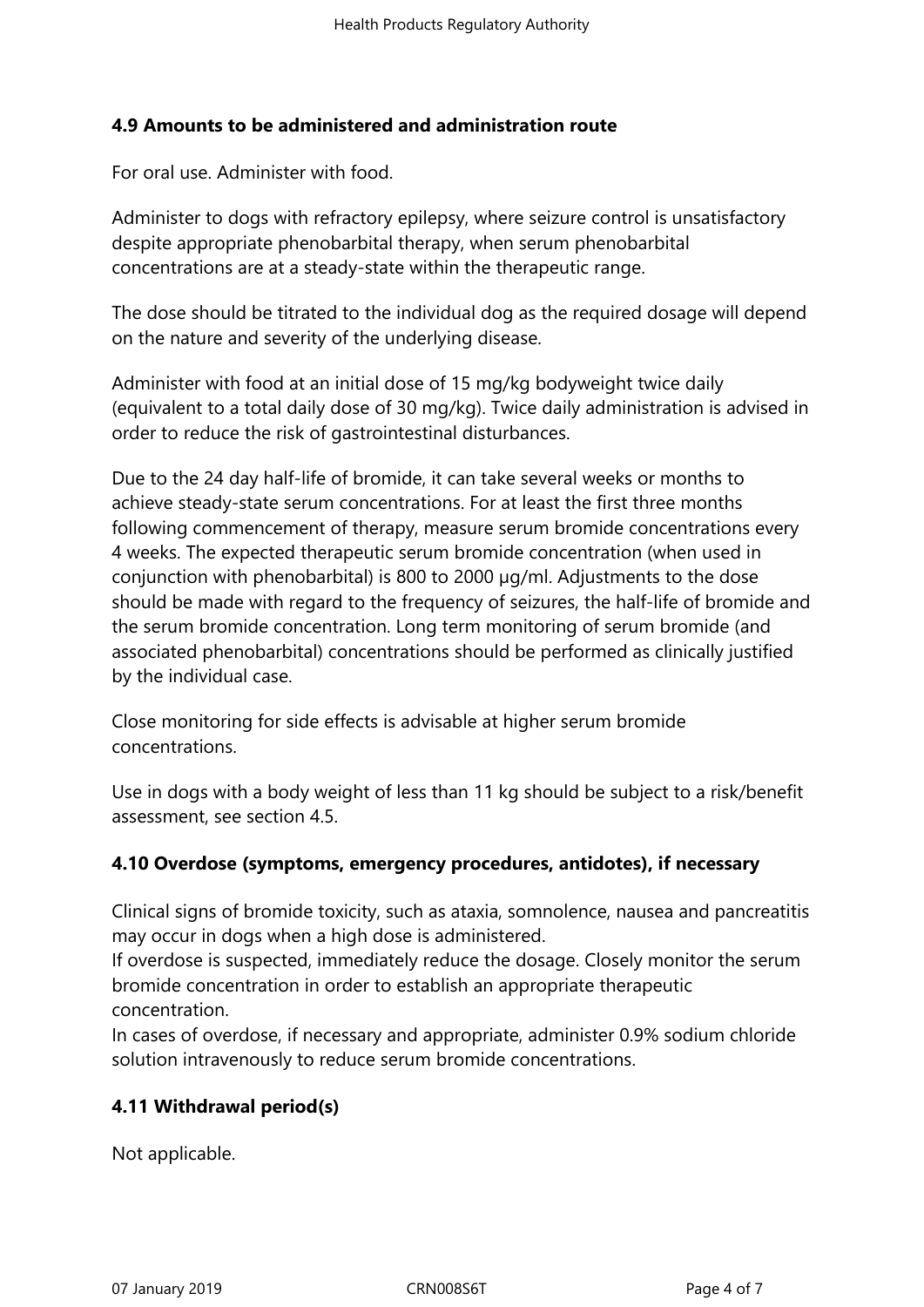# **5 PHARMACOLOGICAL or IMMUNOLOGICAL PROPERTIES**

Pharmacotherapeutic group: Psycholeptics: other hypnotics and sedatives: bromides. ATCvet code: QN05CM11

# **5.1 Pharmacodynamic properties**

Potassium bromide is a halide anticonvulsant. Bromide replaces chloride in all body fluids. It competes with chloride transport across nerve cell membranes and inhibits sodium transport and so causes membrane hyperpolarisation. This hyperpolarisation raises the seizure threshold and prevents the spread of epileptic discharges. Bromide has effects on active transport across glial cell membranes and affects passive movements of ions by competition with chloride for anion channels in post-synaptic membranes that are activated by inhibitory neurotransmitters. This potentiates the effect of GABA which results in a synergistic activity of bromide with other drugs that have GABA-ergic activity.

# **5.2 Pharmacokinetic particulars**

The pharmacokinetics of potassium bromide have been studied in dogs. The half-life is approximately 24 days. Due to this extremely long half life, it can take several weeks/months to achieve steady state concentrations. Potassium bromide is well absorbed orally with peak absorption in about 1.5 hours. Once ingested, the potassium bromide salt dissociates, and the bromide ion is rapidly absorbed by the gastrointestinal tract.

After absorption, the bromide ion rapidly distributes, as does chloride, throughout the extra‑cellular space and into cells. Chloride is distributed passively across most cell membranes according to the trans-membrane potential, and it is likely that bromide distributes in the same manner. As the bromide concentration is increased in the body, the concentration of chloride is decreased in direct proportion to the increase in bromide.

Bromide is not metabolised by the body, it enters and leaves the body only as the monovalent anion. Excretion of bromide is mainly via the kidneys, where it competes with chloride for tubular reabsorption.

# **6 PHARMACEUTICAL PARTICULARS**

# **6.1 List of excipients**

Lactose monohydrate Microcrystalline cellulose Magnesium stearate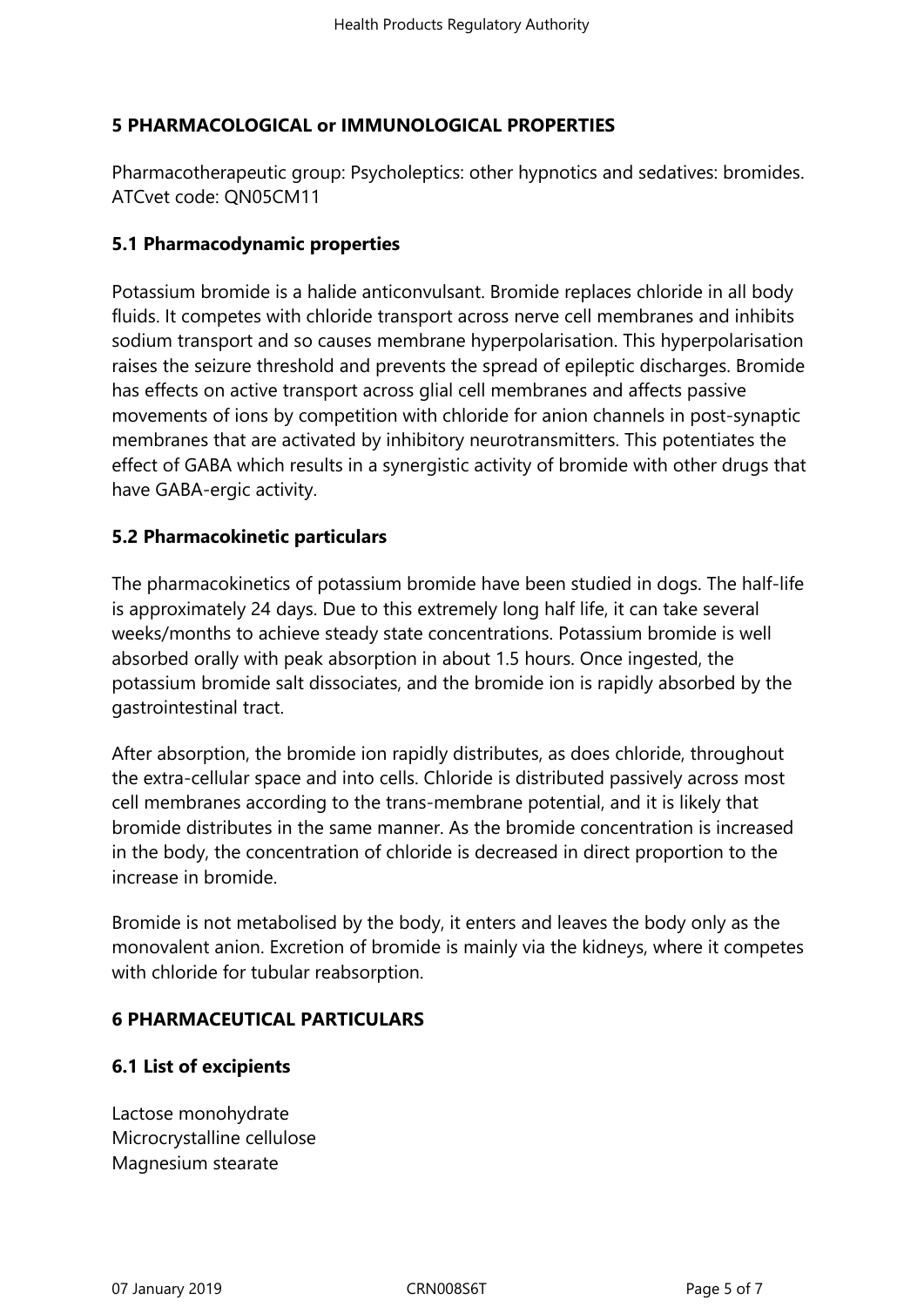Stearic acid Saccharin sodium

## **6.2 Major incompatibilities**

Not applicable.

## **6.3 Shelf-life**

Shelf life of the veterinary medicinal product as packaged for sale: 3 years.

Shelf life after first opening the container: 3 months.

Use any halved tablet within 12 hours.

## **6.4 Special precautions for storage**

Do not store above 25°C. Keep the container tightly closed in order to protect from moisture.

## **6.5 Nature and composition of immediate packaging**

Pack sizes: 100 and 500 tablets.

Pack size 100: White, polypropylene container with polyethylene, child resistant closure.

Pack size 500: White, polypropylene container with polyethylene, tamper-evident, push-fit closure.

Not all pack sizes may be marketed.

# **6.6 Special precautions for the disposal of unused veterinary medicinal products or waste materials derived from the use of such products**

Any unused veterinary medicinal product or waste materials derived from such veterinary medicinal products should be disposed of in accordance with local requirements.

## **7 MARKETING AUTHORISATION HOLDER**

Dechra Regulatory B.V. Handelsweg 25 5531 AE Bladel **Netherlands**